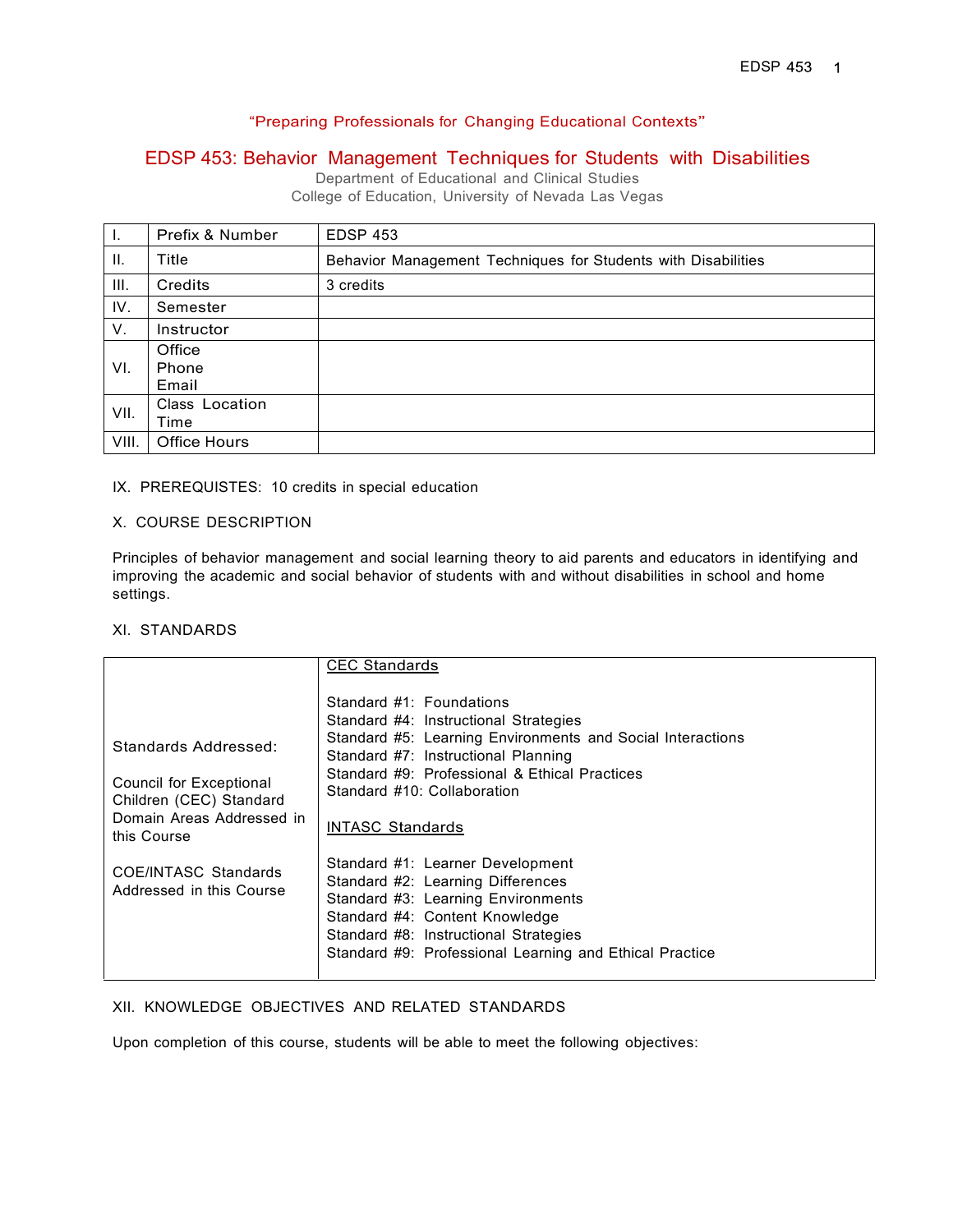Objective 1: Students will (a) describe a variety of behavioral data collection techniques, (b) choose an appropriate data collection technique to use for a specific behavior type, (c) collect targeted behavioral data, (d) critically analyze this data to determine the function of a behavior, and (e) discuss the results in a collaborative manner.

| <b>CEC Standards</b>    | Standard 5: Learning Environments and Social Interactions<br>Standard 7: Instructional Planning<br>Standard 10: Collaboration                                                                                                                                                                                                                                            |  |  |  |
|-------------------------|--------------------------------------------------------------------------------------------------------------------------------------------------------------------------------------------------------------------------------------------------------------------------------------------------------------------------------------------------------------------------|--|--|--|
| ICC5S6                  | Use performance data and information from all stakeholders to make or suggest modifications in<br>learning environments.                                                                                                                                                                                                                                                 |  |  |  |
| ICC7S4                  | Use functional assessments to develop intervention plans.                                                                                                                                                                                                                                                                                                                |  |  |  |
| ICC7S5                  | Use task analysis.                                                                                                                                                                                                                                                                                                                                                       |  |  |  |
| ICC9S12                 | Engage in professional activities that benefit individuals with exceptional learning needs, their<br>families, and one's colleagues.                                                                                                                                                                                                                                     |  |  |  |
| <b>INTASC Standards</b> | Standard 3: Learning Environment<br>Standard 8: Instructional Strategies<br>Standard 9: Professional Learning and Ethical Practice                                                                                                                                                                                                                                       |  |  |  |
| Performance             | 3(d) The teacher manages the learning environment to actively and equitably engage learners<br>by organizing, allocating, and coordinating the resources of time, space, and learners'<br>attention.<br>8(a) The teacher uses appropriate strategies and resources to adapt instruction to the needs<br>of individuals and groups of learners.                           |  |  |  |
|                         | 9(b) The teacher engages in meaningful and appropriate professional learning experiences<br>aligned with his/her own needs and the needs of the learners, school, and system.<br>3(k) The teacher knows how to collaborate with learners to establish and monitor elements of<br>a safe and productive learning environment including norms, expectations, routines, and |  |  |  |
| Essential<br>Knowledge  | organizational structures.<br>8(k) The teacher knows how to apply a range of developmentally, culturally, and linguistically<br>appropriate instructional strategies to achieve learning goals.<br>9(h) The teacher knows how to use learner data to analyze practice and differentiate                                                                                  |  |  |  |
| Critical                | instruction accordingly.<br>3(n) The teacher is committed to working with learners, colleagues, families, and communities<br>to establish positive and supportive learning environments.<br>8(p) The teacher is committed to deepening awareness and understanding the strengths and                                                                                     |  |  |  |
| Dispositions            | needs of diverse learners when planning and adjusting instruction.<br>9(I) The teacher takes responsibility for student learning and uses ongoing analysis and<br>reflection to improve planning and practice.                                                                                                                                                           |  |  |  |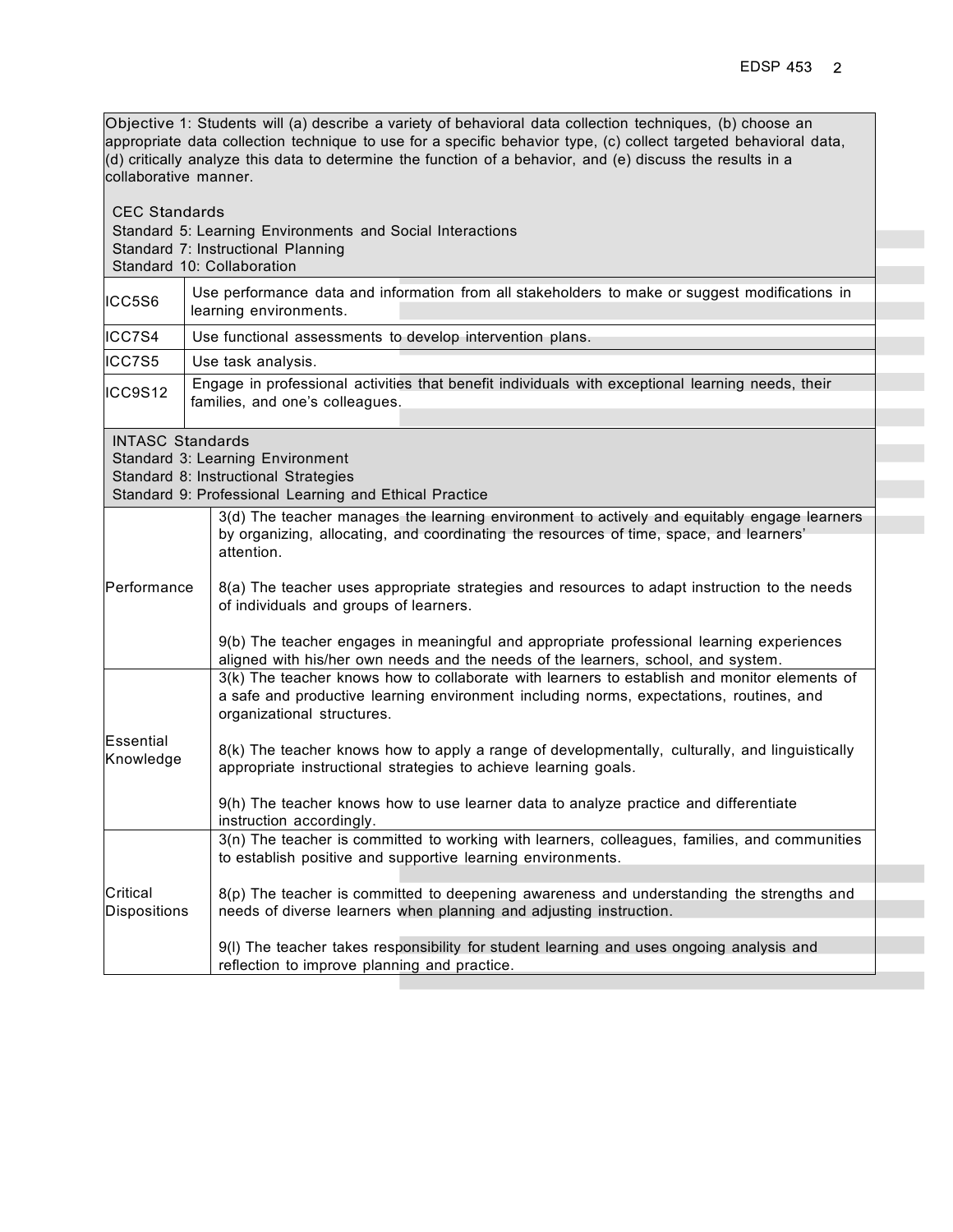Objective 2: Students will discuss and critically analyze the impact of behavior on the educational outcomes of students with disabilities and the educational environment in public schools, and they will identify ways to appropriately support and teach behavior to students with disabilities. CEC Standards Standard 1: Foundations Standard 5: Learning Environments and Social Interactions ICC1K1 Models, theories, philosophies, and research methods that form the basis for special education practice. ICC5K1 Demands of learning environments. ICC5K2 Basic classroom management theories and strategies for individuals with exceptional learning needs. INTASC Standards Standard 1: Learner Development Standard 3: Learning Environment Performance 1(a) The teacher regularly assesses individual and group performance in order to design and modify instruction to meet learners' needs in each area of development (cognitive, linguistic, social, emotional, and physical) and scaffolds the next level of development. 3(e) The teacher uses a variety of methods to engage learners in evaluating the learning environment and collaborates with learners to make appropriate adjustments. **Essential** 1(e) The teacher understands that each learner's cognitive, linguistic, social, emotional, and physical development influences learning and knows how to make instructional decisions that build on learners' strengths and needs.

| Knowledge    | 3(i) The teacher understands the relationship between motivation and engagement and<br>knows how to design learning experiences using strategies that build learner self-direction<br>and ownership of learning. |
|--------------|------------------------------------------------------------------------------------------------------------------------------------------------------------------------------------------------------------------|
| Critical     | 1(h) The teacher respects learners' differing strengths and needs and is committed to using<br>this information to further each learner's development.                                                           |
| Dispositions | 3(n) The teacher is committed to working with learners, colleagues, families, and communities<br>to establish positive and supportive learning environments.                                                     |

Objective 3: Students will discuss the legal requirements of completing a functional behavioral assessment and behavioral intervention plan, and they will write a functional behavioral assessment report and behavioral intervention plan for a targeted behavior to meet legal requirements.

| <b>CEC Standards</b><br>Standard 1: Foundations<br>Standard 9: Professional and Ethical Practices |                                                                                                                                            |  |  |
|---------------------------------------------------------------------------------------------------|--------------------------------------------------------------------------------------------------------------------------------------------|--|--|
| ICC1K2                                                                                            | Laws, policies, and ethical principles regarding behavior management planning and<br>implementation.                                       |  |  |
| IICC1K4                                                                                           | Rights and responsibilities of students, parents, teachers, and other professionals, and schools<br>related to exceptional learning needs. |  |  |
| ICC9S12                                                                                           | Engage in professional activities that benefit individuals with exceptional learning needs, their<br>families, and one's colleagues.       |  |  |
| <b>INTASC Standards</b>                                                                           |                                                                                                                                            |  |  |
| Standard 1: Learner Development                                                                   |                                                                                                                                            |  |  |
| Standard 9: Professional Learning and Ethical Practice                                            |                                                                                                                                            |  |  |
|                                                                                                   | 1(b) The teacher creates developmentally appropriate instruction that takes into account<br>Performance                                    |  |  |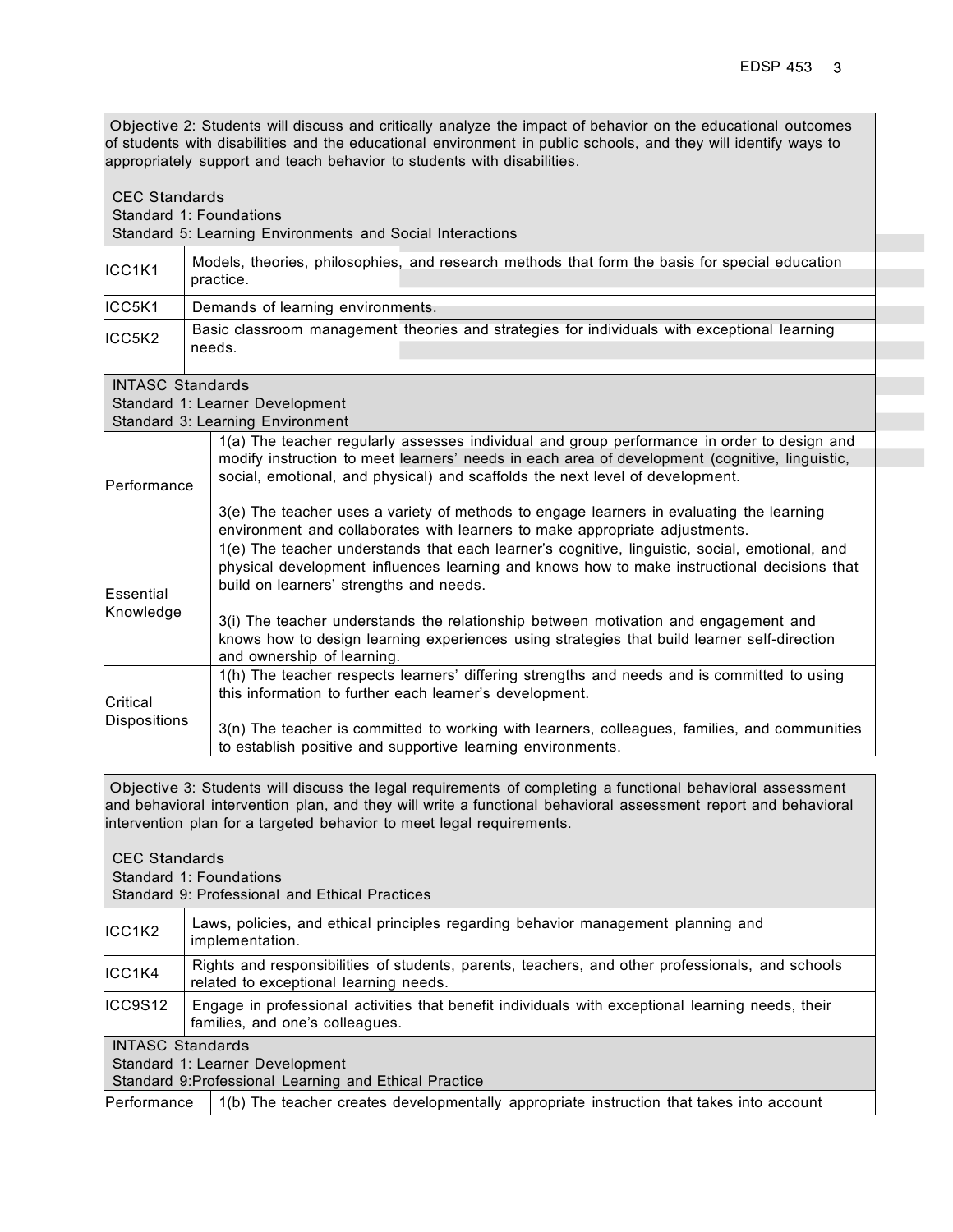|                     | individual learners' strengths, interests, and needs and that enables each learner to advance<br>and accelerate his/her learning.                                                                                                                                                                               |  |  |  |  |
|---------------------|-----------------------------------------------------------------------------------------------------------------------------------------------------------------------------------------------------------------------------------------------------------------------------------------------------------------|--|--|--|--|
|                     | 9(c) Independently and in collaboration with colleagues, the teacher uses a variety of data<br>(e.g., systematic observation, information about learners, research) to evaluate the outcomes<br>of teaching and learning and to adapt planning and practice.                                                    |  |  |  |  |
|                     | 1(d) The teacher understands how learning occurs--how learners construct knowledge,<br>acquire skills, and develop disciplined thinking processes--and knows how to use instructional<br>strategies that promote student learning.                                                                              |  |  |  |  |
| Essential           |                                                                                                                                                                                                                                                                                                                 |  |  |  |  |
| Knowledge           | 9(j) The teacher understands laws related to learners' rights and teacher responsibilities (e.g.,<br>for educational equity, appropriate education for learners with disabilities, confidentiality,<br>privacy, appropriate treatment of learners, reporting in situations related to possible child<br>abuse). |  |  |  |  |
| Critical            | 1(i) The teacher is committed to using learners' strengths as a basis for growth, and their<br>misconceptions as opportunities for learning.                                                                                                                                                                    |  |  |  |  |
| <b>Dispositions</b> | 9(o) The teacher understands the expectations of the profession including codes of ethics,<br>professional standards of practice, and relevant law and policy.                                                                                                                                                  |  |  |  |  |

Objective 4: Students will describe research-based strategies for teaching students appropriate social skills and cognitive behavior modification strategies, and they will select appropriate interventions to implement in the classroom environment.

| <b>CEC Standards</b>                                                                                                                 | Standard 4: Instructional Strategies<br>Standard 5: Learning Environments and Social Interactions<br>Standard 7: Instructional Planning                                                                                                                                                                                                                                                                                                                                                                                                                                                 |  |  |  |  |
|--------------------------------------------------------------------------------------------------------------------------------------|-----------------------------------------------------------------------------------------------------------------------------------------------------------------------------------------------------------------------------------------------------------------------------------------------------------------------------------------------------------------------------------------------------------------------------------------------------------------------------------------------------------------------------------------------------------------------------------------|--|--|--|--|
| ICC4K1                                                                                                                               | Evidence-based practices validated for specific characteristics of learners and settings.                                                                                                                                                                                                                                                                                                                                                                                                                                                                                               |  |  |  |  |
| ICC5K5                                                                                                                               | Social skills needed for educational and other environments.                                                                                                                                                                                                                                                                                                                                                                                                                                                                                                                            |  |  |  |  |
| ICC5S11                                                                                                                              | Use the least intensive behavior management strategy consistent with the needs of the individual<br>with exceptional learning needs.                                                                                                                                                                                                                                                                                                                                                                                                                                                    |  |  |  |  |
| ICC7S7                                                                                                                               | Integrate affective, social, and life skills with academic curricula.                                                                                                                                                                                                                                                                                                                                                                                                                                                                                                                   |  |  |  |  |
| <b>INTASC Standards</b><br>Standard 3: Learning Environment<br>Standard 4: Content Knowledge<br>Standard 8: Instructional Strategies |                                                                                                                                                                                                                                                                                                                                                                                                                                                                                                                                                                                         |  |  |  |  |
| Performance                                                                                                                          | 3(c) The teacher collaborates with learners and colleagues to develop shared values and<br>expectations for respectful interactions, rigorous academic discussions, and individual and<br>group responsibility for quality work.<br>4(e) The teacher recognizes learner misconceptions in a discipline that interfere with learning,<br>and creates experiences to build accurate conceptual understanding.<br>8(b) The teacher continuously monitors student learning, engages learners in assessing their<br>progress, and adjusts instruction in response to student learning needs. |  |  |  |  |
| Essential<br>Knowledge                                                                                                               | 3(j) The teacher knows how to help learners work productively and cooperatively with each<br>other to achieve learning goals.<br>4(k) The teacher understands common misconceptions in learning the discipline and how to<br>guide learners to accurate conceptual understanding.<br>8(j) The teacher understands the cognitive processes associated with various kinds of                                                                                                                                                                                                              |  |  |  |  |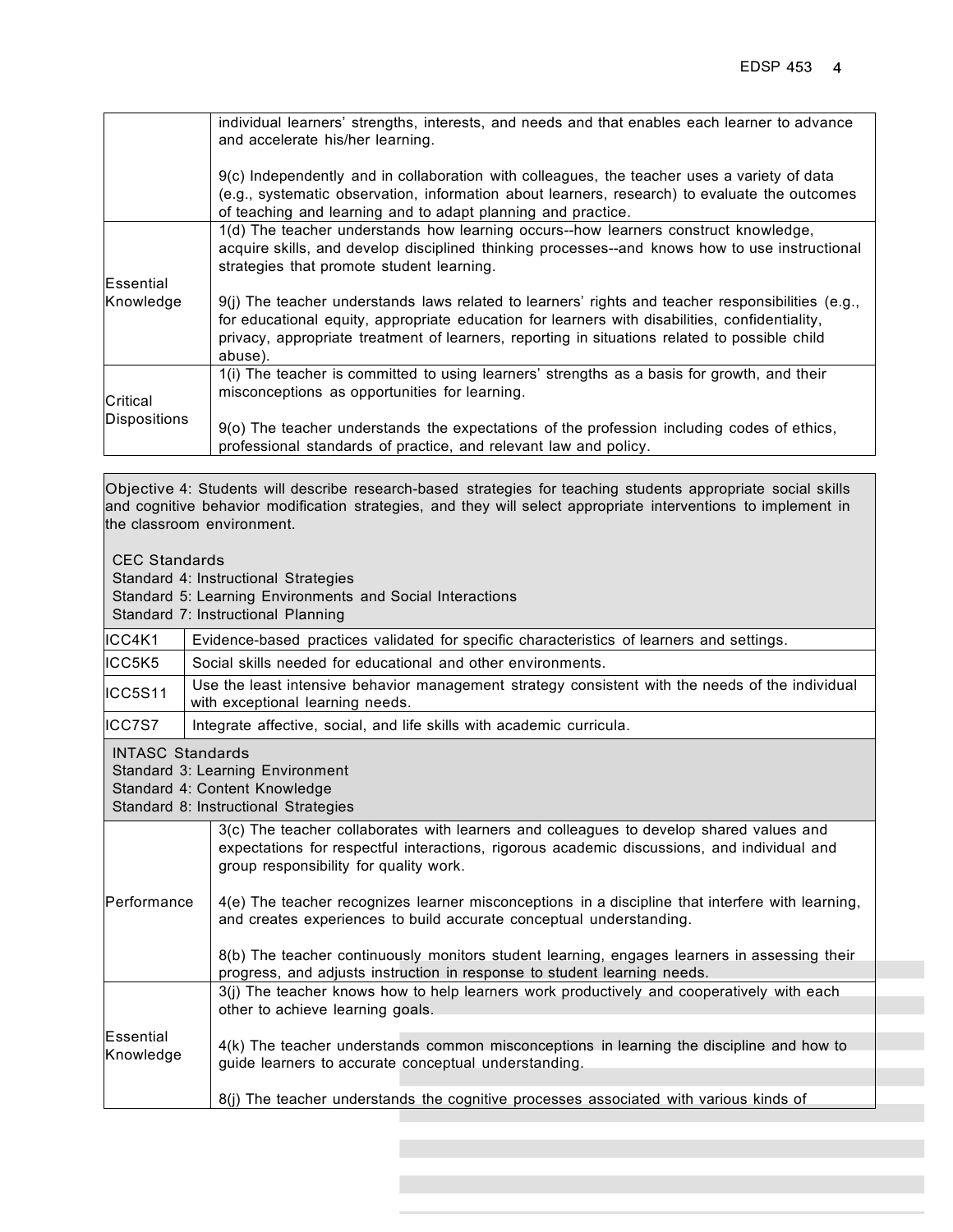|                          | learning (e.g., critical and creative thinking, problem framing and problem solving, invention,<br>memorization and recall) and how these processes can be stimulated.                                             |
|--------------------------|--------------------------------------------------------------------------------------------------------------------------------------------------------------------------------------------------------------------|
|                          | 3(p) The teacher is committed to supporting learners as they participate in decision making,<br>engage in exploration and invention, work collaboratively and independently, and engage in<br>purposeful learning. |
| Critical<br>Dispositions | 4(p) The teacher appreciates multiple perspectives within the discipline and facilitates<br>learners' critical analysis of these perspectives.                                                                     |
|                          | 8(s) The teacher values flexibility and reciprocity in the teaching process as necessary for<br>adapting instruction to learner responses, ideas, and needs.                                                       |

|                         | Objective 5: Students will analyze the need for positive behavioral supports in the school environment to<br>support the learning of students with behavioral problems, and they will select strategies that can be<br>implemented at the school, classroom, and individual level to appropriately change behaviors. |  |  |  |
|-------------------------|----------------------------------------------------------------------------------------------------------------------------------------------------------------------------------------------------------------------------------------------------------------------------------------------------------------------|--|--|--|
|                         |                                                                                                                                                                                                                                                                                                                      |  |  |  |
| <b>CEC Standards</b>    |                                                                                                                                                                                                                                                                                                                      |  |  |  |
|                         | Standard 1: Foundations                                                                                                                                                                                                                                                                                              |  |  |  |
|                         | Standard 5: Learning Environments and Social Interactions                                                                                                                                                                                                                                                            |  |  |  |
| ICC1K2                  | Laws, policies, and ethical principles regarding behavior management planning and<br>implementation.                                                                                                                                                                                                                 |  |  |  |
|                         |                                                                                                                                                                                                                                                                                                                      |  |  |  |
| ICC5K2                  | Basic classroom management theories and strategies for individuals with exceptional learning<br>needs.                                                                                                                                                                                                               |  |  |  |
| ICC5K4                  | Teacher attitudes and behaviors that influence behavior of individuals with exceptional learning                                                                                                                                                                                                                     |  |  |  |
| needs.                  |                                                                                                                                                                                                                                                                                                                      |  |  |  |
|                         |                                                                                                                                                                                                                                                                                                                      |  |  |  |
| <b>INTASC Standards</b> |                                                                                                                                                                                                                                                                                                                      |  |  |  |
|                         | Standard 1: Learner Development                                                                                                                                                                                                                                                                                      |  |  |  |
|                         | Standard 3: Learning Environment                                                                                                                                                                                                                                                                                     |  |  |  |
|                         | 1(c) The teacher collaborates with families, communities, colleagues, and other professionals                                                                                                                                                                                                                        |  |  |  |
|                         | to promote learner growth and development.                                                                                                                                                                                                                                                                           |  |  |  |
| Performance             |                                                                                                                                                                                                                                                                                                                      |  |  |  |
|                         | 3(a) The teacher collaborates with learners, families, and colleagues to build a safe, positive                                                                                                                                                                                                                      |  |  |  |
|                         | learning climate of openness, mutual respect, support, and inquiry.                                                                                                                                                                                                                                                  |  |  |  |
|                         | 1(f) The teacher identifies readiness for learning, and understands how development in any                                                                                                                                                                                                                           |  |  |  |
|                         | one area may affect performance in others.                                                                                                                                                                                                                                                                           |  |  |  |
| Essential               |                                                                                                                                                                                                                                                                                                                      |  |  |  |
| Knowledge               | 3(k) The teacher knows how to collaborate with learners to establish and monitor elements of                                                                                                                                                                                                                         |  |  |  |
|                         | a safe and productive learning environment including norms, expectations, routines, and                                                                                                                                                                                                                              |  |  |  |
|                         | organizational structures.                                                                                                                                                                                                                                                                                           |  |  |  |
|                         | 1(j) The teacher takes responsibility for promoting learners' growth and development.                                                                                                                                                                                                                                |  |  |  |
| Critical                |                                                                                                                                                                                                                                                                                                                      |  |  |  |
| <b>Dispositions</b>     | 3(o) The teacher values the role of learners in promoting each other's learning and recognizes                                                                                                                                                                                                                       |  |  |  |
|                         | the importance of peer relationships in establishing a climate of learning.                                                                                                                                                                                                                                          |  |  |  |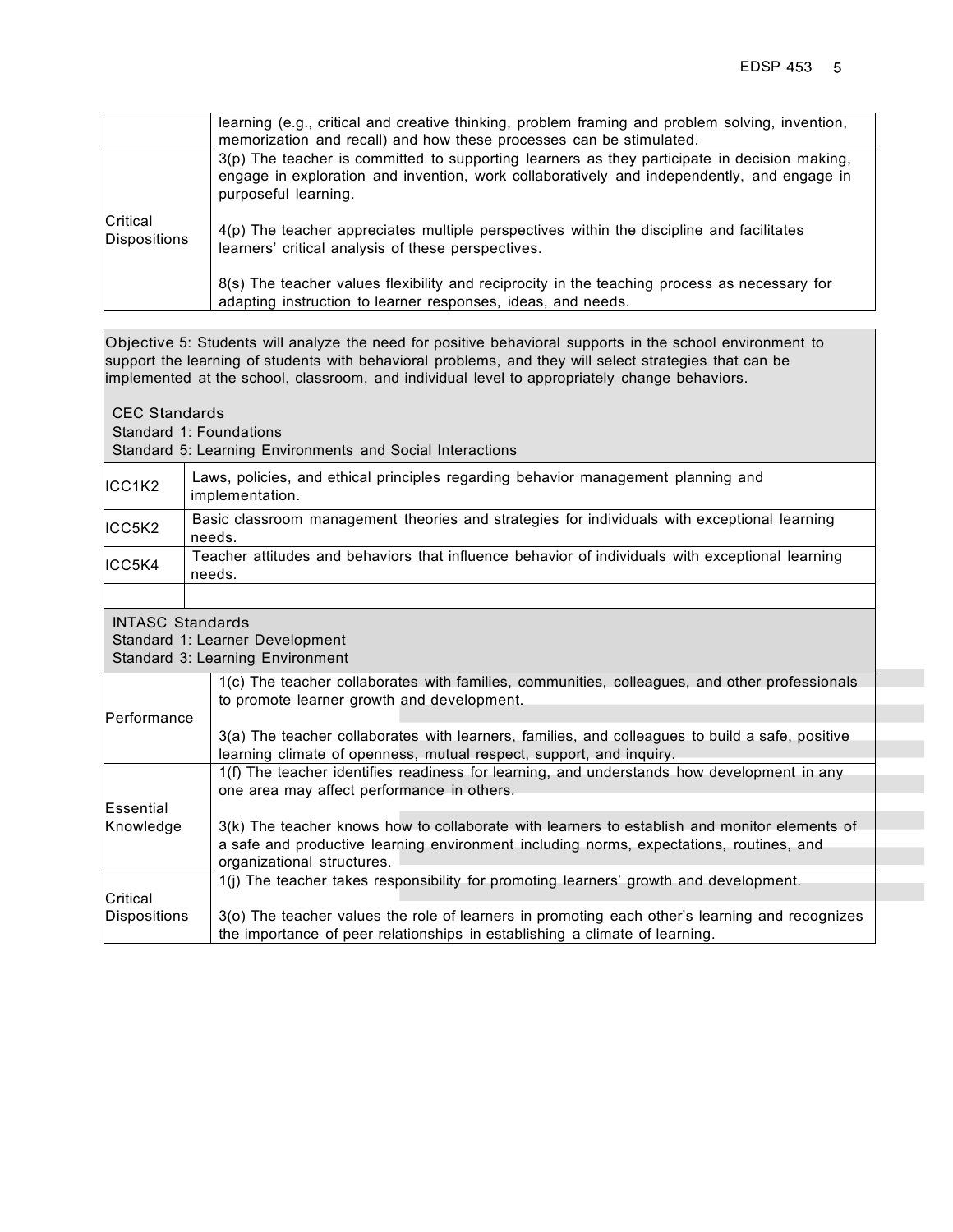# XIII. RESULTS

| <b>Course Objectives</b>                                                                                                                                                                                                                                                                                                                                                                          | <b>Related CEC</b>                 | <b>INTASC</b>            | Measurement/Evaluation                                                                    |
|---------------------------------------------------------------------------------------------------------------------------------------------------------------------------------------------------------------------------------------------------------------------------------------------------------------------------------------------------------------------------------------------------|------------------------------------|--------------------------|-------------------------------------------------------------------------------------------|
|                                                                                                                                                                                                                                                                                                                                                                                                   | <b>Standards</b>                   | Standards<br>Addressed   |                                                                                           |
| Objective 1: Students will (a)<br>describe a variety of<br>behavioral data collection<br>techniques, (b) choose an<br>appropriate data collection<br>technique to use for a<br>specific behavior type, (c)<br>collect targeted behavioral<br>data, (d) critically analyze this<br>data to determine the<br>function of a behavior, and<br>$(e)$ discuss the results in a<br>collaborative manner. | ICC5S6, ICC7S4,<br>ICC7S5, ICC9S12 | Standards 3, 8, and<br>9 | Behavior Change Project<br><b>Behavior Strategies</b><br>Application Plan                 |
| Objective 2: Students will<br>discuss and critically analyze<br>the impact of behavior on the<br>leducational outcomes of<br>students with disabilities and<br>the educational environment<br>in public schools, and they<br>will identify ways to<br>appropriately support and<br>teach behavior to students<br>with disabilities.                                                               | ICC1K1, ICC5K1,<br>ICC5K2          | Standards 1, 3           | <b>Behavior Strategies</b><br>Application Plan<br>Final                                   |
| Objective 3: Students will<br>discuss the legal<br>requirements of completing a<br>functional behavioral<br>assessment and behavioral<br>intervention plan, and they<br>will write a functional<br>behavioral assessment report<br>and behavioral intervention<br>plan for a targeted behavior<br>to meet legal requirements.                                                                     | ICC1K2, ICC1K4,<br>ICC9S12         | Standards 1, 9           | Midterm<br><b>Behavior Change Project</b>                                                 |
| Objective 4: Students will<br>describe research-based<br>strategies for teaching<br>students appropriate social<br>skills and cognitive behavior<br>modification strategies, and<br>they will select appropriate<br>interventions to implement in<br>the classroom environment.                                                                                                                   | ICC4K1, ICC5K5,<br>ICC5S11, ICC7S7 | Standards 3, 4, 8        | <b>Behavior Change Project</b><br><b>Behavior Strategies</b><br>Application Plan<br>Final |
| Objective 5: Students will<br>analyze the need for positive<br>behavioral supports in the<br>school environment to<br>support the learning of<br>students with behavioral                                                                                                                                                                                                                         | ICC1K2, ICC5K2,<br>ICC5K4          | Standards 1, 3           | <b>Behavior Strategies</b><br>Application Plan                                            |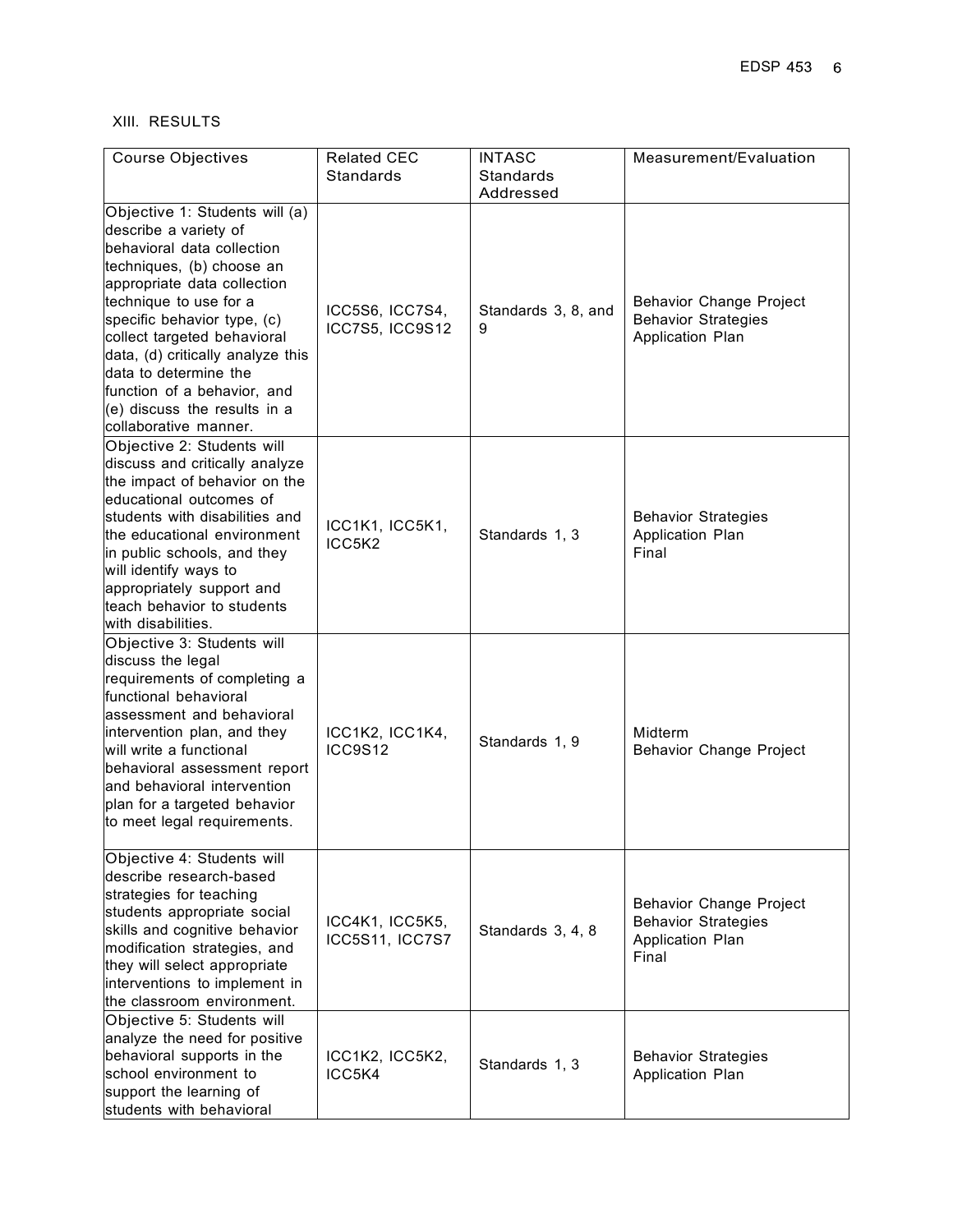| problems, and they will select |  |  |
|--------------------------------|--|--|
| strategies that can be         |  |  |
| implemented at the school,     |  |  |
| classroom, and individual      |  |  |
| level to appropriately change  |  |  |
| behaviors.                     |  |  |

XIV. COURSE RESOURCES

Required Materials

American Psychological Association. (2010). Publication manual of the American Psychological Association (6th ed.). Washington, DC: Author

Zirpoli, T.J. (2012). Behavior management: Applications for teacher (6th ed.). Upper Saddle River, NJ: Prentice-Hall

XV. SUPPLEMENTAL TEXTS AND/OR MATERIALS

Supplemental Texts and Journal Articles

- Alberto, P. A., & Troutman, A. C. (2006) Applied behavior analysis for teachers (7th ed.). Upper Saddle River, NJ: Pearson Prentice Hall.
- Algozzine, B., Daunic, A.P., Smith, S. W. (2010). Preventing problem behaviors (2nd ed.). Thousand Oaks, CA: Corwin.
- Emmer, E. T., Evertson, C. M., & Worsham, M. E. (2005). Classroom management for middle and high school teachers  $(7^{th}$  ed.). Boston: Allyn & Bacon.
- Evertson, C., Emmer, E. T., & Worsham, M. E. (2006). Classroom management for elementary teachers (7th ed.). Boston: Allyn & Bacon.
- Goldstein, A.P., Sprafkin, R.P., Gershaw, N.J., & Kleiln, P. (1998). Skillstreaming the adolescent: New strategies and perspectives for teaching prosocial skills. Champaign, IL: Research Press.
- Jenson, W.R., Rhode, G., & Reavis, H.K. (1997). The tough kid tool box. Longmont, CO: Sopris West.
- Kerr, M.M., & Nelson, C.M. (2006). Strategies for addressing behavior problems in the classroom (5th ed.). Upper Saddle River, NJ: Pearson Prentice Hall.
- Kauffman, J. M., Mostert, M. P., Trent, S. C., & Hallahan, D. P. (2006). Managing classroom behavior: A reflective case-based approach (4th ed.). Boston, MA: Allyn & Bacon.
- McGinnis , E, & Goldstein, A.P. (1998). Skillstreaming the elementary school child: New strategies and perspectives for teaching prosocial skills. Champaign, IL: Research Press.
- Smith, S. W. & Yell, M. L. (2013). A teacher's guide to preventing behavior problems in the elementary classroom. Upper Saddle River, NJ: Pearson Prentice Hall.

#### XVI. PERFORMANCE ASSESSMENTS

One of the assignments in this class, the Behavior Change Project, is a performance assessment. For this project, students will work directly with pupils (or adults or themselves) to apply knowledge and skills covered in the course.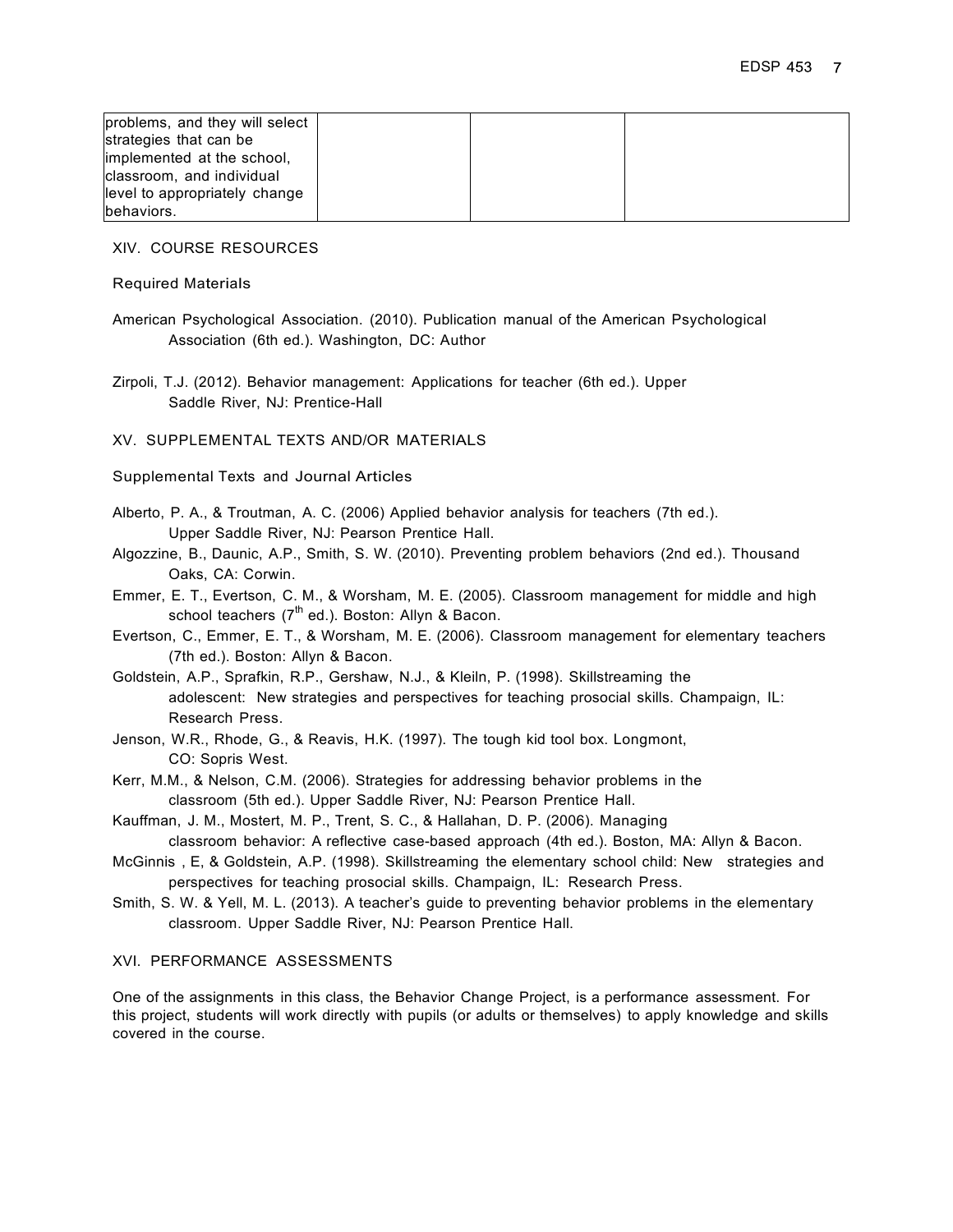#### XVII. SPECIAL NOTES

Academic Misconduct—Academic integrity is a legitimate concern for every member of the campus community; all share in upholding the fundamental values of honesty, trust, respect, fairness, responsibility and professionalism. By choosing to join the UNLV community, students accept the expectations of the Student Academic Misconduct Policy and are encouraged when faced with choices to always take the ethical path. Students enrolling in UNLV assume the obligation to conduct themselves in a manner compatible with UNLV's function as an educational institution. An example of academic misconduct is plagiarism. Plagiarism is using the words or ideas of another, from the Internet or any source, without proper citation of the sources. See the Student Academic Misconduct Policy (approved December 9, 2005) located at: https://www.unlv.edu/studentconduct/student-conduct.

Copyright—The University requires all members of the University Community to familiarize themselves with and to follow copyright and fair use requirements. You are individually and solely responsible for violations of copyright and fair use laws. The university will neither protect nor defend you nor assume any responsibility for employee or student violations of fair use laws. Violations of copyright laws could subject you to federal and state civil penalties and criminal liability, as well as disciplinary action under University policies. Additional information can be found at: http://www.unlv.edu/provost/copyright.

Disability Resource Center (DRC)—The UNLV Disability Resource Center (SSC-A 143, http://drc.unlv.edu/, 702-895-0866) provides resources for students with disabilities. If you feel that you have a disability, please make an appointment with a Disabilities Specialist at the DRC to discuss what options may be available to you. If you are registered with the UNLV Disability Resource Center, bring your Academic Accommodation Plan from the DRC to the instructor during office hours so that you may work together to develop strategies for implementing the accommodations to meet both your needs and the requirements of the course. Any information you provide is private and will be treated as such. To maintain the confidentiality of your request, please do not approach the instructor in front of others to discuss your accommodation needs.

Religious Holidays Policy—Any student missing class quizzes, examinations, or any other class or lab work because of observance of religious holidays shall be given an opportunity during that semester to make up missed work. The make-up will apply to the religious holiday absence only. It shall be the responsibility of the student to notify the instructor within the first 14 calendar days of the course for fall and spring courses (excepting modular courses), or within the first 7 calendar days of the course for summer and modular courses, of his or her intention to participate in religious holidays which do not fall on state holidays or periods of class recess. For additional information, please visit: http://catalog.unlv.edu/content.php?catoid=6&navoid=531.

Transparency in Learning and Teaching—The University encourages application of the transparency method of constructing assignments for student success. Please see these two links for further information:

#### https://www.unlv.edu/provost/teachingandlearning

#### https://www.unlv.edu/provost/transparency

Incomplete Grades—The grade of I—Incomplete—can be granted when a student has satisfactorily completed three-fourths of course work for that semester/session but for reason(s) beyond the student's control, and acceptable to the instructor, cannot complete the last part of the course, and the instructor believes that the student can finish the course without repeating it. The incomplete work must be made up before the end of the following regular semester for undergraduate courses. Graduate students receiving "I" grades in 500-, 600-, or 700-level courses have up to one calendar year to complete the work, at the discretion of the instructor. If course requirements are not completed within the time indicated, a grade of F will be recorded and the GPA will be adjusted accordingly. Students who are fulfilling an Incomplete do not register for the course but make individual arrangements with the instructor who assigned the I grade.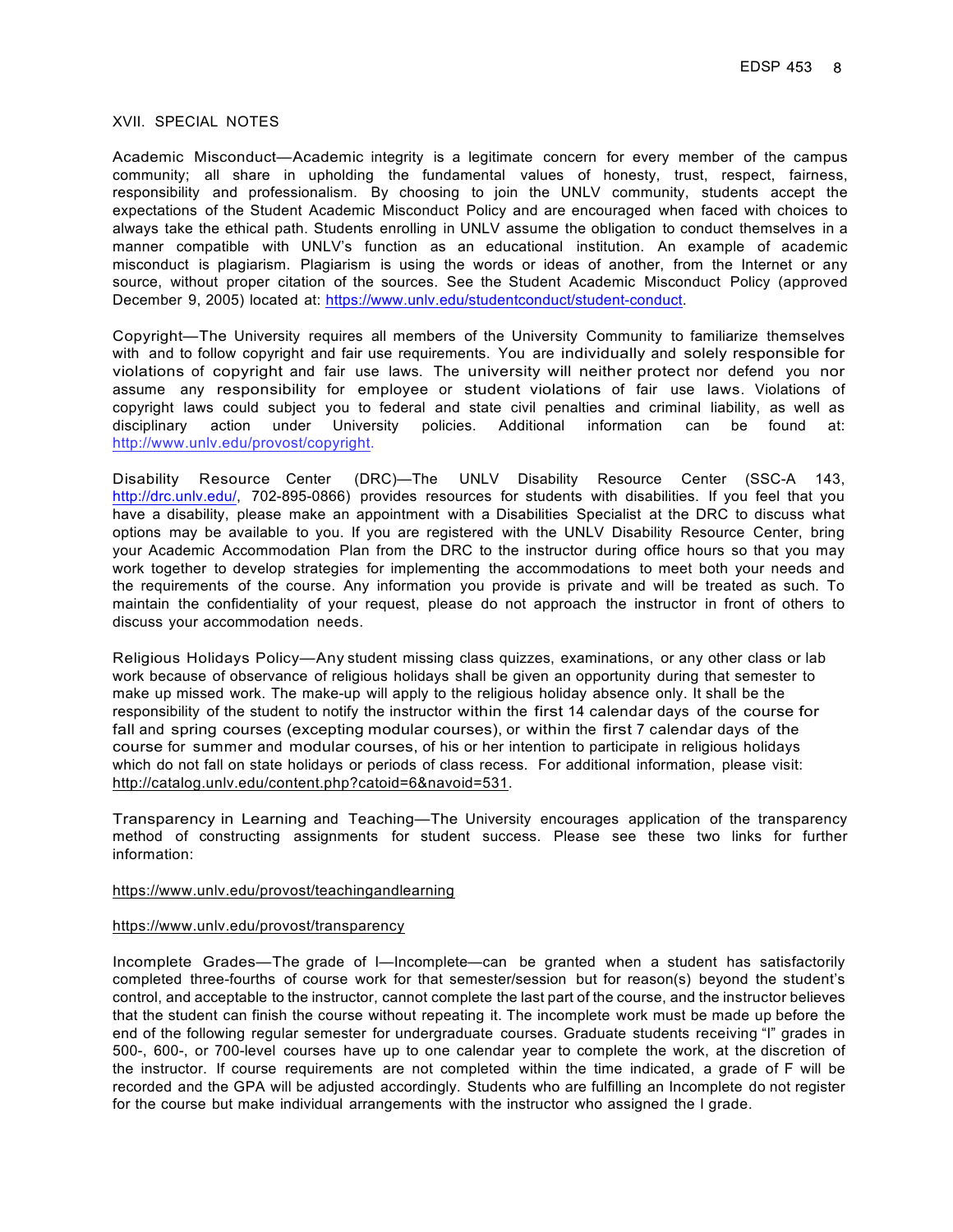Tutoring and Coaching—The Academic Success Center (ASC) provides tutoring, academic success coaching and other academic assistance for all UNLV undergraduate students. For information regarding tutoring subjects, tutoring times, and other ASC programs and services, visit http://www.unlv.edu/asc or call 702-895-3177. The ASC building is located across from the Student Services Complex (SSC). Academic success coaching is located on the second floor of the SSC (ASC Coaching Spot). Drop-in tutoring is located on the second floor of the Lied Library and College of Engineering TEB second floor.

UNLV Writing Center—One-on-one or small group assistance with writing is available free of charge to UNLV students at the Writing Center, located in CDC-3-301. Although walk-in consultations are sometimes available, students with appointments will receive priority assistance. Appointments may be made in person or by calling 702-895-3908. The student's Rebel ID Card, a copy of the assignment (if possible), and two copies of any writing to be reviewed are requested for the consultation. More information can be found at: http://writingcenter.unlv.edu/.

Rebelmail—By policy, faculty and staff should e-mail students' Rebelmail accounts only. Rebelmail is UNLV's official e-mail system for students. It is one of the primary ways students receive official university communication such as information about deadlines, major campus events, and announcements. All UNLV students receive a Rebelmail account after they have been admitted to the university. Students' email prefixes are listed on class rosters. The suffix is always @unlv.nevada.edu. Emailing within WebCampus is acceptable.

Final Examinations—The University requires that final exams given at the end of a course occur at the time and on the day specified in the final exam schedule. See the schedule at: http://www.unlv.edu/registrar/calendars.

Library - Students may consult with a librarian on research needs. For this class, the subject librarian is https://www.library.unlv.edu/contact/librarians\_by\_subject). UNLV Libraries provides resources to support students' access to information. Discovery, access, and use of information are vital skills for academic work and for successful post-college life. Access library resources and ask questions at https://www.library.unlv.edu/.

Class Specific Information—

- a. Required attendance and participation: Students are expected to participate respectfully and actively in all class activities and discussions. All cell phones and electronic devices, with the exception of laptops for notetaking, should be turned off and out of sight during class. Laptops may not be used for other non-notetaking activities, such as surfing the web, updating Facebook, or emailing. If a student is found to be on the web during class, the result will be zero (0) participation points for that day.
- b. Absences: All examinations and assignments are due on the listed dates, unless changed by the instructor. There are no automatic make-up options on missed exams or class participation points. If any of these are missed, the result will be a zero (0) for that particular exam or class unless adequate documentation is provided (e.g., a doctor's note). If you know that you will be unable to attend a class, please notify me in advance through email or by phone. It will be your responsibility to obtain any missed material (e.g., lectures, notes).
- c. Late assignments: All assignments must be turned in on the indicated due date. For each day an assignment is late, it will be marked down by a half letter grade.

#### XVIII. GRADING POLICY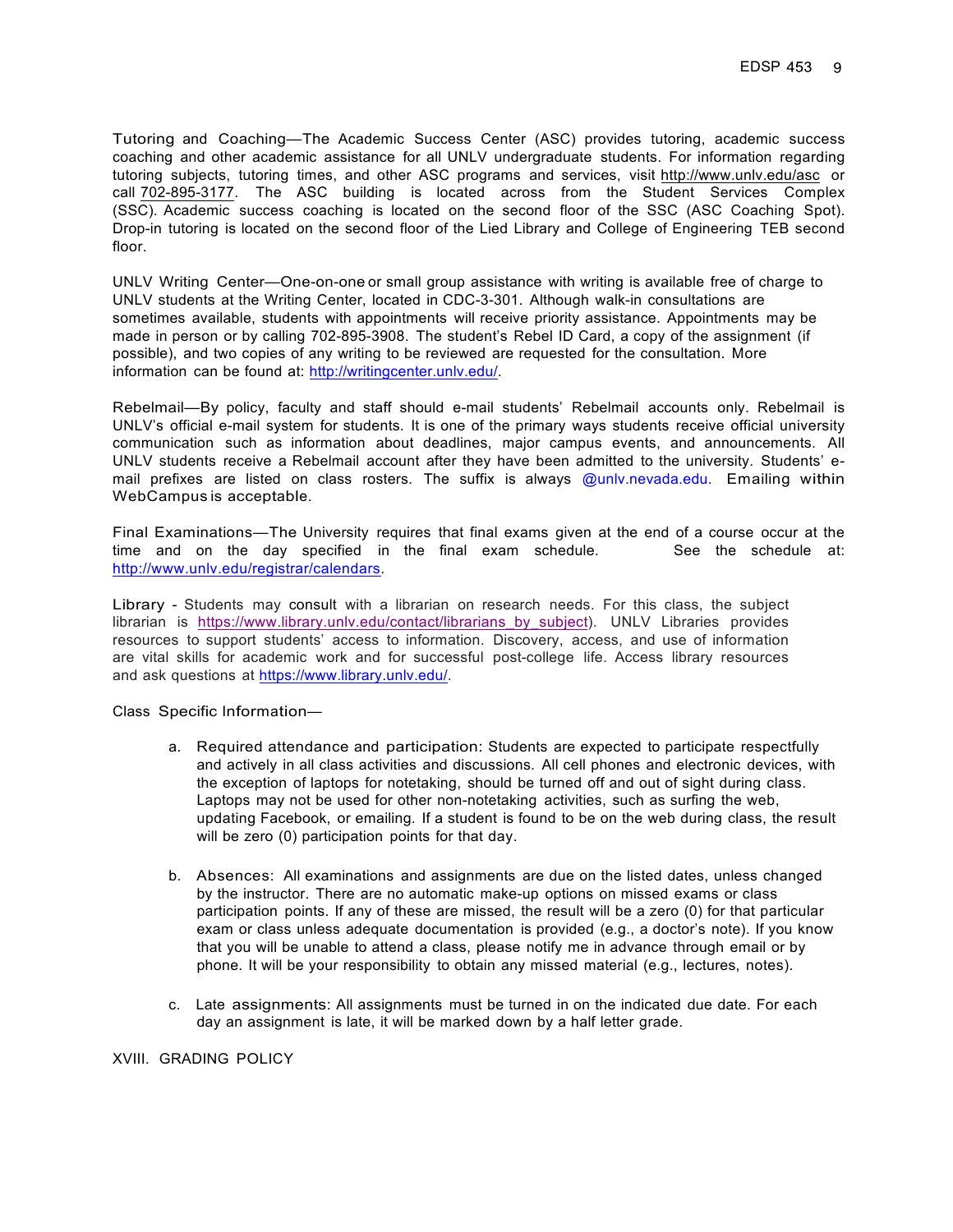| <b>Points Earned</b> | Percentage Score | Grade |
|----------------------|------------------|-------|
| $512 - 550$          | $93\% - 100\%$   | A     |
| $495 - 511$          | $90\% - 92.9\%$  | A-    |
| $484 - 494$          | $88\% - 89.9\%$  | B+    |
| $457 - 483$          | $83\% - 87.9\%$  | B     |
| $440 - 456$          | $80\% - 82.9\%$  | B-    |
| $429 - 439$          | 78% - 79.9%      | $C+$  |
| $401 - 428$          | 73% - 77.9%      | C     |
| $385 - 400$          | 70% - 72.9%      | $C-$  |
| $330 - 384$          | $60\% - 69.9\%$  | D     |
| $0 - 329$            | $0 - 59.9%$      | F     |

## EDSP 453 Self-Monitoring Course Performance

| Assignment                              | <b>Points Earned</b>       | <b>Total Points Possible</b>                        |
|-----------------------------------------|----------------------------|-----------------------------------------------------|
| A. Professionalism                      |                            | 100                                                 |
| <b>B. IRIS Modules</b>                  |                            | 30                                                  |
| C. Directed Questions                   |                            | 10                                                  |
| D. Behavior Change Project              |                            | 150                                                 |
| E. Behavior Change Presentation         |                            | 10                                                  |
| F. Behavior Strategies Application Plan |                            | 100                                                 |
| G. Midterm                              |                            | 75                                                  |
| H. Final                                |                            | 75                                                  |
|                                         | Total points earned        | 550                                                 |
|                                         | 550<br>Total points earned | $\frac{0}{0}$<br>/ Total points possible =<br>Grade |

### XIX. ASSIGNMENTS

- 1. Attendance/Participation/Professionalism (100 points). Much of the value in the course lies in the class discussions, interactive lessons, and reflections. Therefore, it is important that students are in class on time and for the entire class period. Attendance and active participation are required. All assigned readings should be completed prior to class. Additional readings may be added at the discretion of the instructor.
	- a. Entry and exit slips: Students will complete an entry slip at the beginning of each class and an exit slip at the end. The purpose of these slips are to help students summarize and reflect on information they have learned in their readings and during class. Each entrance and exit slip is worth 2 points.
	- b. Participation and professionalism: Students are expected to conduct themselves professionally and respectfully during class and to be fully engaged in all activities and discussions. Points will be received for active participation and professional conduct.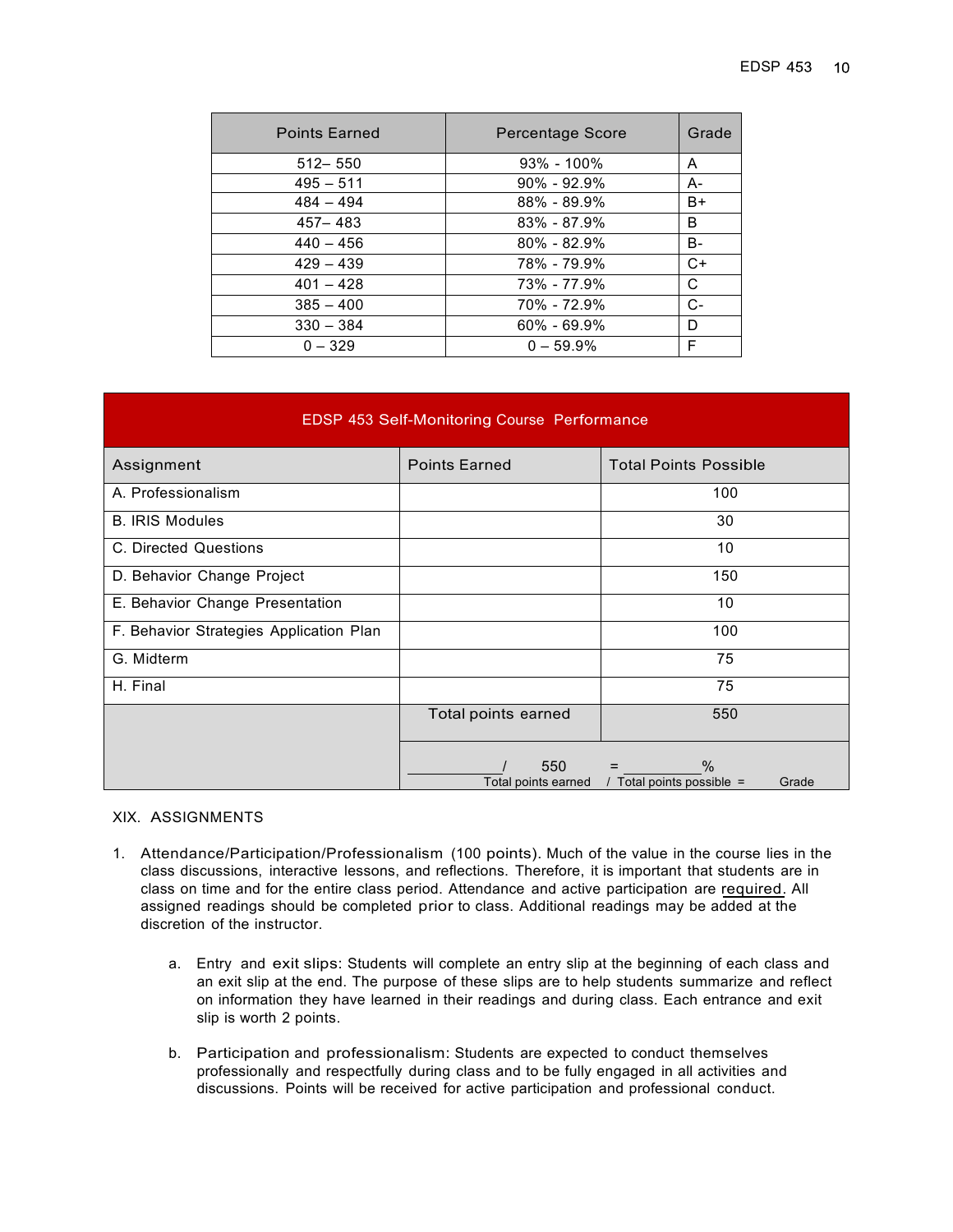- 2. IRIS Modules: (10 points x 3 = 30 points). Students are responsible for completing IRIS modules using the following website: http://iris.peabody.vanderbilt.edu/iris-resource-locator/. Students will complete the assessment section of each IRIS module. IRIS modules will be submitted on Blackboard with specific and complete answers to all questions making sure to include all required components of each question. Assignments must be typed (i.e., 12 point, Times New Roman, doublespaced) and follow APA  $6<sup>th</sup>$  edition format including a title page, headings, and references (if applicable).
- 3. Lesson 9 Directed Questions (10 points). Students will complete Directed Questions for Lesson 9. All questions need to be fully answered, uploaded to Blackboard, and brought to class. Students should be ready to discuss their answers in class.
- 4. Behavior Change Project (150 points). Students are responsible for completing a behavior change project for a participant of their choice. The following sections and subsections must be addressed:
	- a. Introduction, Target Behavior, & Measurement Description of participant(s). Include name(s), age(s) and characteristics relevant to target behavior(s) Description of target behavior. Description should be written in measurable, observable terms. Write a behavioral objective for the replacement behavior. Include the three elements of a good definition (i.e., conditions, behavior, criterion). Description of measurement procedure and data collection. How did you monitor your progress towards your goal (e.g., frequency, duration, etc.)? Where, when, and how did you record your data?
	- b. Procedures

 Description of Baseline Conditions. Describe the context in which baseline data collection occurred, as well as environmental variables present or not present. Description of the intervention(s). The description of the intervention should describe how it was related to a basic principle of behavior and should be described in enough detail that a reader could implement it. If the intervention was modified, this should be noted in this section as well. Intervention should be fully developed and discussed. Simply identifying a reinforcer is NOT an appropriate instructional intervention—determine how you will change the environment to create a behavior change.

 Description of outcome measure. Include both the aim and how it was measured (e.g., the goal is to decrease spending to \$10 per day as measured by the total amount of money spent per day). If the goal was modified, this should be noted in this section as well.

c. Results

 Description of baseline data. Include graphed baseline data, description of the data pattern for baseline commenting on trends, levels, etc. (e.g., The baseline data indicate an increasing trend for the first three data points, while the last three data points show a decreasing trend. Performance ranged from 15 minutes of exercise per day to 60 minutes of exercise per day.) Baseline should include a minimum of 5 points; stability of data should determine appropriate number of data points.

 Description of intervention data. Include a brief description of the data pattern for post-intervention, commenting on trends, levels, etc. (e.g., the data following intervention indicate a stabilization of exercise behavior at 60 minutes per day.)

d. Discussion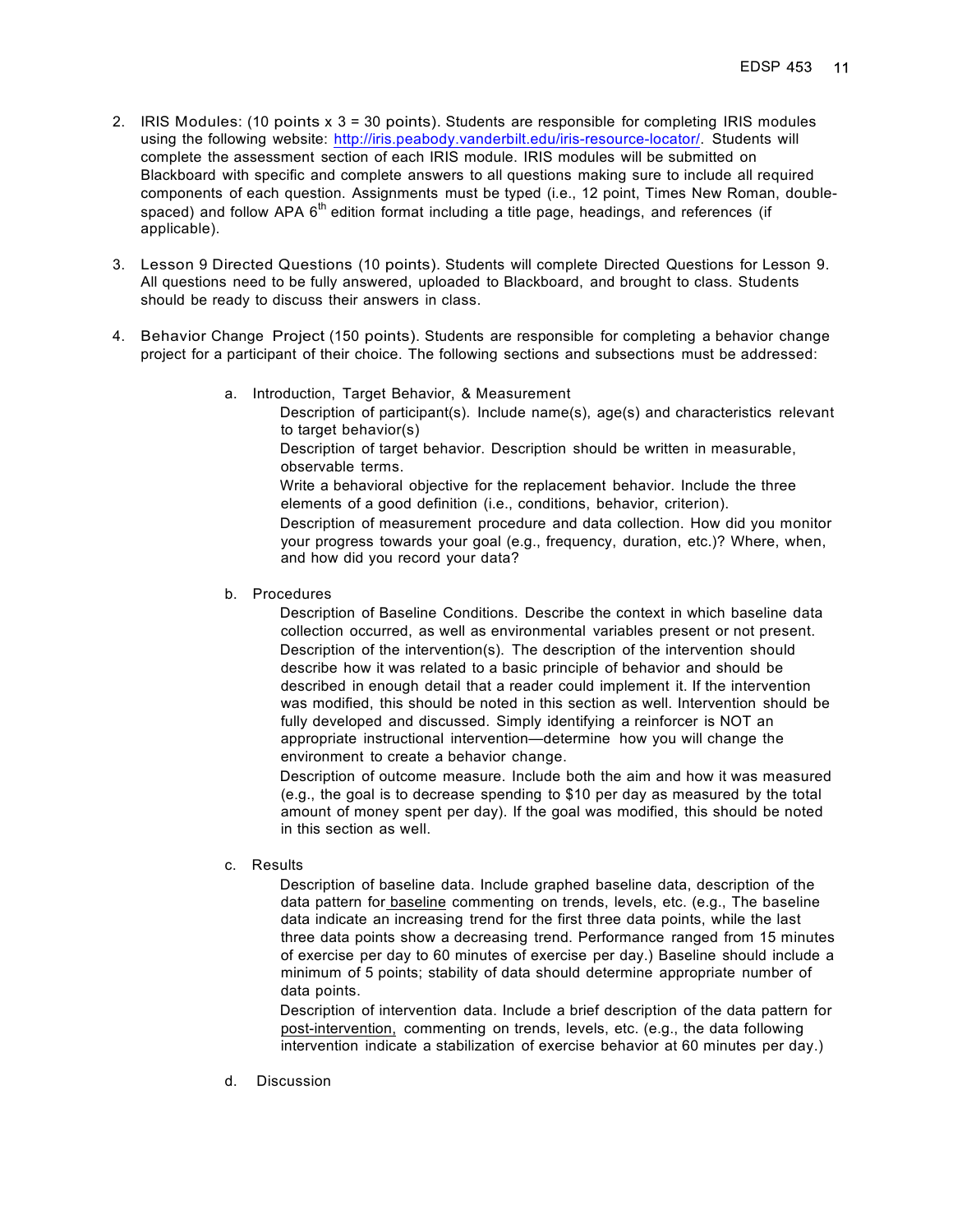Analysis of intervention effectiveness. Include a discussion of intervention effectiveness and rationale for continuing or changing inventions. Implications. What did you learn from conducting this project? How might the process affect their teaching in the future? How did the change in the target behavior impact the participant? How might the results be different if a functional behavioral assessment were conducted? etc.

- 5. Behavior Change Project Presentation (10 points): Students will present their Behavior Change Project to the class using PowerPoint or Prezi. Further instructions will be posted on Blackboard
- 6. Behavioral Strategies Application Plan (100 points). Students will be provided with a case study describing a school and classroom environment, as well as sample behavioral data from a student with a disability being educated in that environment. Students will analyze the data and information provided and will develop a plan that addresses:

School-wide behavioral supports,

Classroom behavioral supports, and

Individualized behavioral supports for the student described.

The goal of this application plan is to take the theory learned in class and make suggestions within a clinical environment to better meet the behavioral needs of students. This plan should follow APA 6th edition formatting and should contain at least three (3) references of materials discussed in the course (e.g., the textbook, articles, lecture). Additional information and materials will be provided in class.

7. Midterm and Final Exams (75 points x 2 = 150 points). Students can earn up to 150 points for accurately answering questions on a midterm and final examination covering the course content.

Changes

This syllabus is subject to change with the progression of the semester. Any changes will be communicated both in class and on Blackboard.

#### XX. TENTATIVE CLASS SCHEDULE

| Lesson/<br>Date           | <b>Lesson Topic</b>                                                                     | <b>Assigned Readings and Resources</b>                                                                                      | <b>Assignment Due</b>                                                     |
|---------------------------|-----------------------------------------------------------------------------------------|-----------------------------------------------------------------------------------------------------------------------------|---------------------------------------------------------------------------|
| Sept. 1                   | Course Overview<br>Understanding and Managing<br><b>Behavior</b>                        | Zirpoli (Chapter 1)                                                                                                         |                                                                           |
| $\overline{2}$<br>Sept. 8 | Data/Defining Behaviors<br><b>Single Subject Designs</b>                                | Zirpoli (Chapters 6-7)                                                                                                      |                                                                           |
| 3<br>Sept. 15             | <b>Functional Behavioral</b><br>Assessments & Behavior<br>Intervention Plans            | Zirpoli (Chapter 8-9)                                                                                                       | <b>Behavior Change Topic</b><br>and Data Collection<br>Design due by 5 pm |
| 4<br>Sept. 22             | <b>Functional Behavioral</b><br>Assessments & Behavior<br>Intervention Plans (continued | FBA and BIP (Center for Effective<br>Collaboration and Practice)<br><b>IRIS Module: Functional Behavioral</b><br>Assessment | IRIS Module due by<br>midnight before class<br>(bring copy to class)      |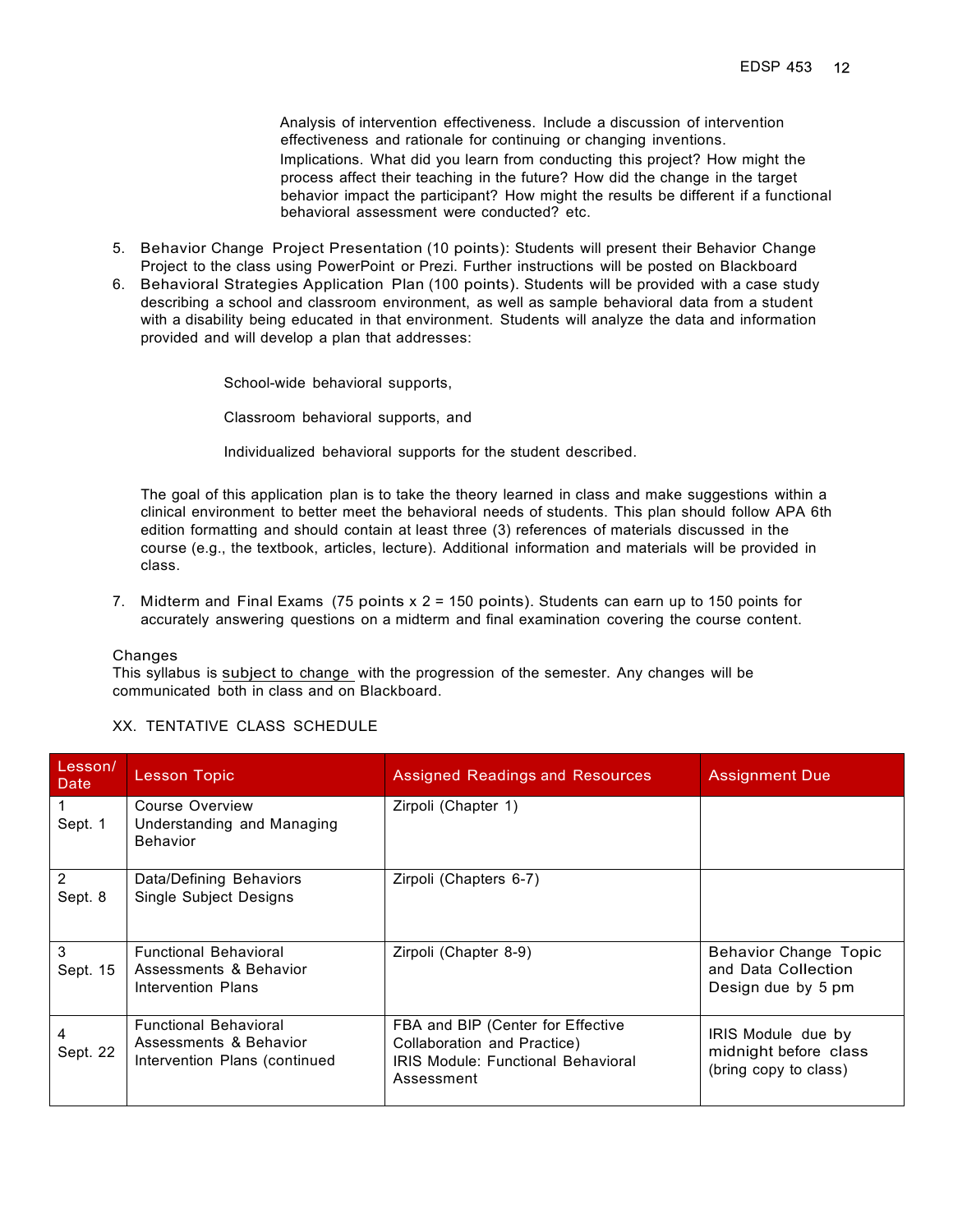| 5<br>Sept. 29                 | <b>Functional Behavioral</b><br>Assessments (continued)<br>Response to Instruction<br><b>SWPS</b> | Zirpoli (Chapter 12)<br>Simonsen, Sugai, & Negron (2008)                                                                                                        |                                                                                    |
|-------------------------------|---------------------------------------------------------------------------------------------------|-----------------------------------------------------------------------------------------------------------------------------------------------------------------|------------------------------------------------------------------------------------|
| 6<br>Oct. 6                   | Classroom as a Behavioral<br>Ecology<br><b>Prevention Efforts</b>                                 | Classroom as a Behavioral Ecology<br>Reading (Smith) Prevention<br>Efforts (Smith) Management<br>Traps (Alderman)                                               | <b>Behavior Change</b><br>Procedures due by 5 pm                                   |
| $\overline{7}$<br>Oct. 13     | Midterm                                                                                           |                                                                                                                                                                 | Midterm Exam Due                                                                   |
| 8.<br>Oct. 20                 | Reinforcement Programs-<br>Strategies and Approaches<br><b>Behavior Management</b>                | Zirpoli (Chapter 10)<br>Tough Kid chapter (reference, not required<br>reading)<br>IRIS Modules: Classroom Management<br>(Part 1 and Part 2)                     | IRIS Modules due by<br>midnight before class<br>(bring copy to class)              |
| 9<br>Oct. 27                  | <b>Behavior Reduction Strategies</b>                                                              | Zirpoli (Chapters13-14)<br>Maag (2001)                                                                                                                          |                                                                                    |
| 10<br>Nov. 3                  | Cognitive Behavioral Approach                                                                     | Zirpoli (Chapter 11)<br>Mayer, Lochman, Van Acker (2005)<br>Specific Intervention Strategies (Smith, pp.<br>$1-12)$<br>Smith, Cumming, Merrill, & Daunic (2016) | <b>Directed Questions due</b><br>by midnight before class<br>(bring copy to class) |
| 11<br><b>Nov.10</b>           | Social Competence & Social Skills<br><b>Bullying</b>                                              | Specific Intervention Strategies (pp. 12-24)<br>Smith (2002)<br>Morgan (2010) Stop Bullying<br>Now:<br>http://www.stopbullyingnow.gov                           |                                                                                    |
| 12<br>Nov. 17                 | Crises Management &<br><b>Legal Considerations</b>                                                | Crises Management Reading (Smith)<br>Zirpoli (Chapter 2)<br><b>Legal Case Studies</b>                                                                           | <b>Behavior Change Project</b><br>due by 5 pm                                      |
| NOV. 24 THANKSGIVING NO CLASS |                                                                                                   |                                                                                                                                                                 |                                                                                    |
| 13<br>Dec. 1                  | Putting it All in Context                                                                         | Zirpoli (Chapter 3-5)                                                                                                                                           | <b>Behavior Change</b><br>Presentations                                            |
| 14<br>Dec. 8                  | <b>Observation Systems</b><br>Review                                                              | Materials on Blackboard                                                                                                                                         | <b>Behavior Change</b><br>Presentations                                            |
|                               |                                                                                                   |                                                                                                                                                                 | <b>Behavior Strategies</b><br>Application Plan due by<br>5 pm                      |
| 15                            | <b>Finals Week</b>                                                                                |                                                                                                                                                                 | Final Exam Due                                                                     |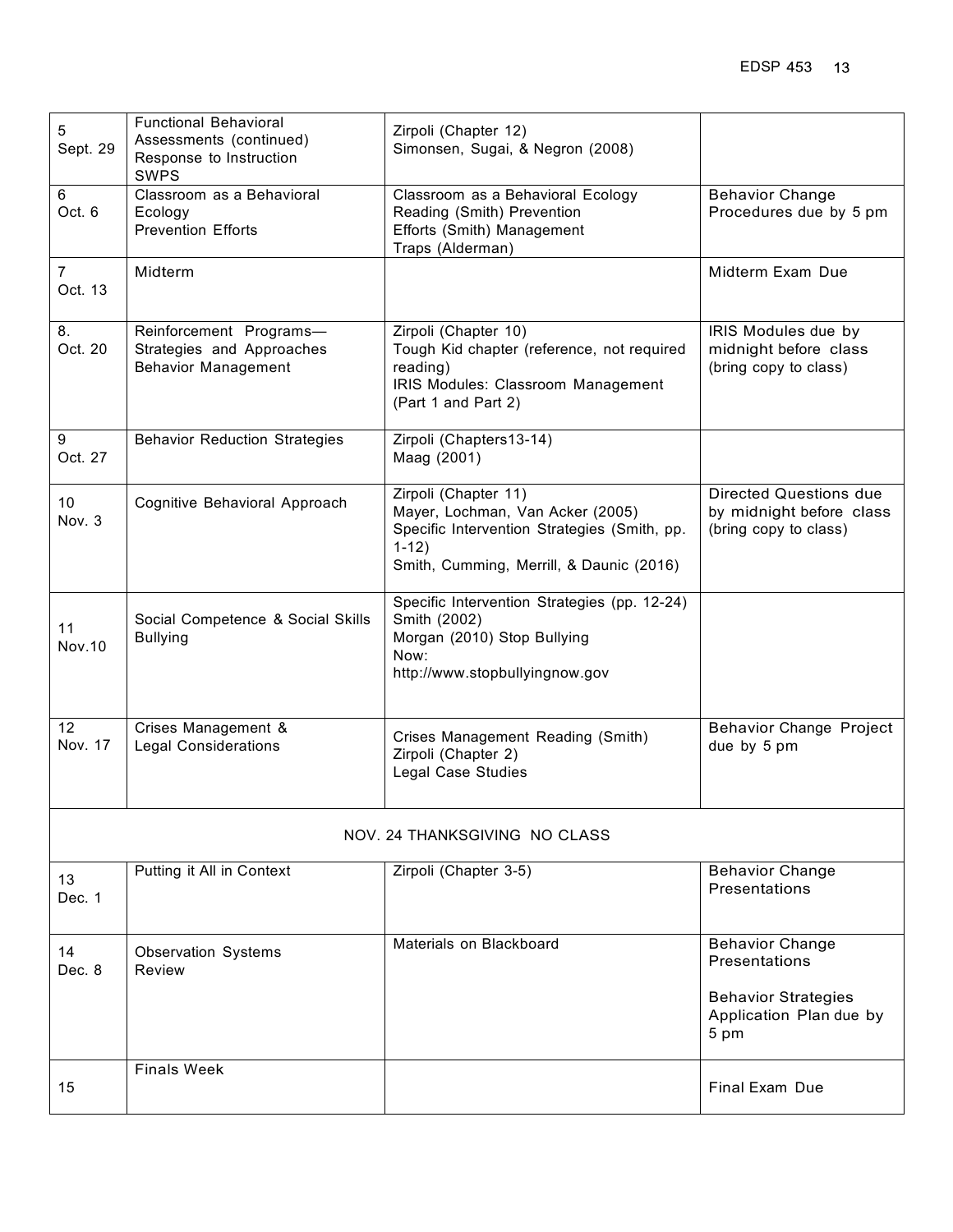## XXI. RUBRICS

# Behavior Change Project Rubric (150)

|                | Excellent                                                  | Acceptable                                                 | Unacceptable                              |
|----------------|------------------------------------------------------------|------------------------------------------------------------|-------------------------------------------|
| Introduction,  | Detailed description of<br>٠                               | Partial description of<br>$\blacksquare$                   | Minimal description of<br>٠               |
| Target         | participant                                                | participant                                                | participant                               |
| Behavior, &    | Target behavior is clearly<br>٠                            | Target behavior is not clearly<br>$\blacksquare$           | Target behavior is not<br>$\blacksquare$  |
| Measurement    | defined                                                    | defined                                                    | defined                                   |
|                | Thorough description of<br>٠                               | Partial description of<br>$\blacksquare$                   | Minimal description of<br>$\blacksquare$  |
|                | measurement procedure and                                  | measurement procedure and                                  | measurement                               |
|                | data collection                                            | data collection                                            | procedure and data                        |
|                |                                                            |                                                            | collection                                |
|                | 22-25 points                                               | 17-21 points                                               | <17 points                                |
| Procedures     | Detailed description of<br>٠                               | Partial description of baseline                            | Minimal or no<br>$\blacksquare$           |
|                | baseline condition including                               | condition included                                         | description of baseline                   |
|                | results of the FBA                                         | Partial description of outcome                             | condition included                        |
|                | Thorough description of<br>٠                               | measure                                                    | Minimal description of<br>٠               |
|                | outcome measure                                            | Partial description of<br>$\blacksquare$                   | outcome measure                           |
|                | Detailed description of<br>٠                               | interventions is included                                  | Minimal description of<br>٠               |
|                | interventions is included                                  |                                                            | interventions is                          |
|                |                                                            |                                                            | included                                  |
| <b>Results</b> | 36-40 points<br>٠                                          | 28-35 points<br>$\blacksquare$                             | <28 points<br>$\blacksquare$              |
|                | Visually clear and detailed<br>graphs of data are included | Visually clear and detailed<br>graphs of data are included | No graph of data or<br>significant errors |
|                | Graphs are easily understood<br>$\blacksquare$             | Graphs are easily understood<br>$\blacksquare$             | Partial discussion of<br>$\blacksquare$   |
|                | Thorough discussion of                                     | Partial discussion of graphs                               | graphs                                    |
|                | graphs including trends in                                 | including trends in data for                               |                                           |
|                | data for baseline and                                      | baseline and intervention.                                 |                                           |
|                | intervention.                                              |                                                            |                                           |
|                | All possible explanation<br>٠                              |                                                            |                                           |
|                | for results, including                                     |                                                            |                                           |
|                | limitations are stated                                     |                                                            |                                           |
|                | Suggestions for future<br>٠                                |                                                            |                                           |
|                | interventions are                                          |                                                            |                                           |
|                | discussed                                                  |                                                            |                                           |
|                | 40-45 points                                               | 31-39 points                                               | $31$                                      |
| Discussion     | Thorough discussion of<br>٠                                | Partial discussion of<br>$\blacksquare$                    | Minimal discussion of<br>$\blacksquare$   |
|                | intervention                                               | intervention                                               | intervention                              |
|                | Thorough discussion of<br>٠                                | Partially discussion of project                            | Minimally discussion<br>$\blacksquare$    |
|                | project implications                                       | implications                                               | of project implications                   |
|                | 36-40 points                                               | 28-35 points                                               | $28$                                      |
| <b>TOTAL</b>   | 135-150 points                                             | 105-134 points                                             | < 105                                     |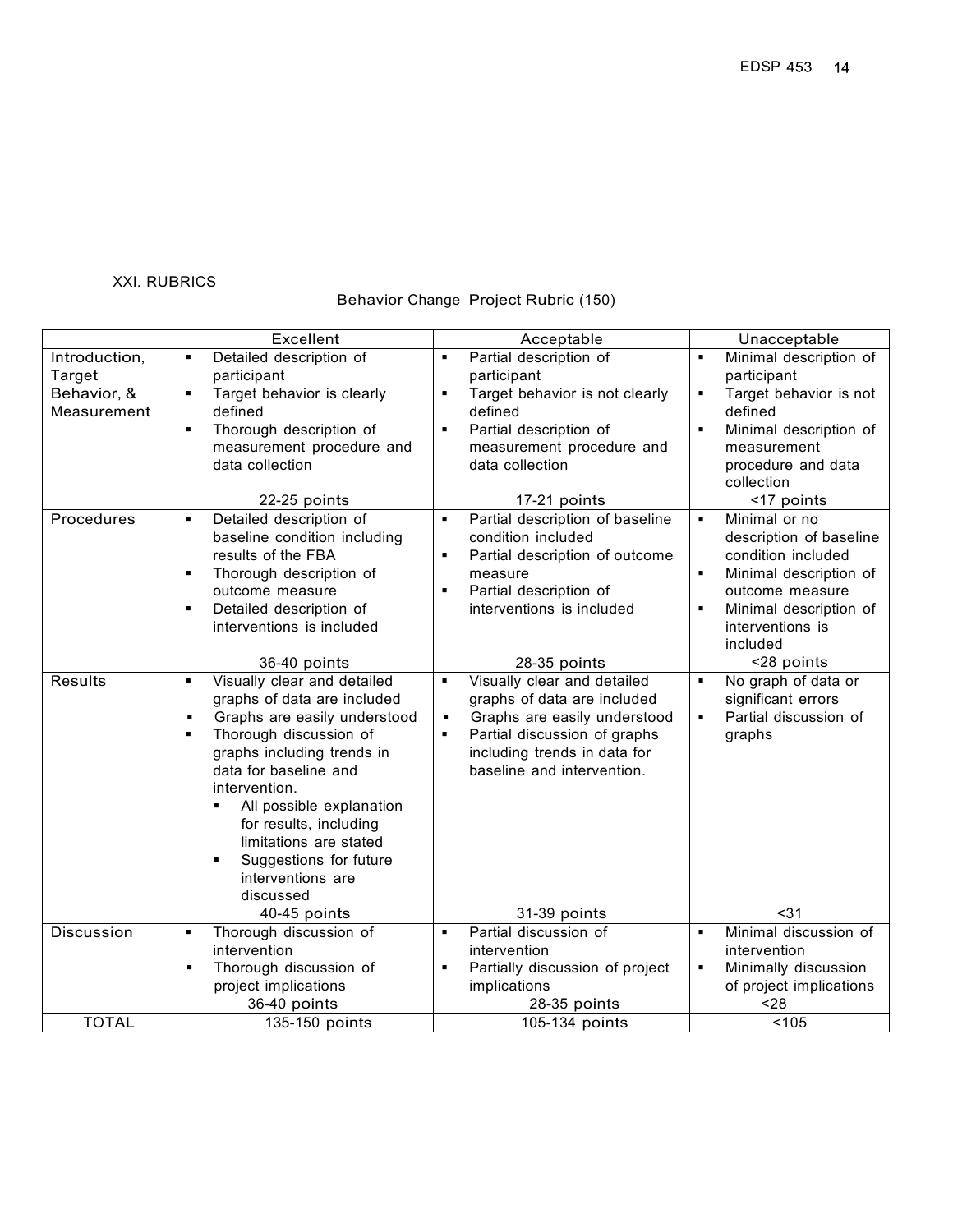|                     | Assignment Criteria                                                                                                                                                                                                                                                                                                                                                                                                                        | Accuracy of Content                                                                                                                                                                | Mechanics                                                                                                                                                                                                                                                                                                                                                               |
|---------------------|--------------------------------------------------------------------------------------------------------------------------------------------------------------------------------------------------------------------------------------------------------------------------------------------------------------------------------------------------------------------------------------------------------------------------------------------|------------------------------------------------------------------------------------------------------------------------------------------------------------------------------------|-------------------------------------------------------------------------------------------------------------------------------------------------------------------------------------------------------------------------------------------------------------------------------------------------------------------------------------------------------------------------|
| Excellent           | Addressed 100% of the<br>assignment criteria: (a) the<br>strengths of the behavioral<br>systems in place, (b) the<br>weaknesses of the behavioral<br>systems in place, and (c)<br>suggestions for how the school<br>team could improve the<br>behavioral systems to better<br>meet the needs of the students<br>(i.e., school-wide behavioral<br>supports, classroom behavioral<br>supports, and individualized<br>behavioral supports).   | Response based on best<br>practice research in<br>special education.<br>Thorough and relevant<br>response to the objective<br>of the assignment.                                   | Assignment layout matched<br>the requirements listed.<br>Clear writing and appropriate<br>grammar and spelling (less<br>than 3 errors).<br>3 references, including text,<br>additional readings, and class<br>lectures.<br>Correct APA format (no more<br>than 3 errors).                                                                                               |
|                     | 36-40 points                                                                                                                                                                                                                                                                                                                                                                                                                               | 36-40 points                                                                                                                                                                       | 18-20 points                                                                                                                                                                                                                                                                                                                                                            |
| ACCEPTABLE          | Addressed 80-90% of the<br>assignment criteria: (a) the<br>strengths of the behavioral<br>systems in place, (b) the<br>weaknesses of the behavioral<br>systems in place, and (c)<br>suggestions for how the school<br>team could improve the<br>behavioral systems to better<br>meet the needs of the students<br>(i.e., school-wide behavioral<br>supports, classroom behavioral<br>supports, and individualized<br>behavioral supports). | Response somewhat<br>based on best practice<br>research in special<br>education.<br>Mostly thorough<br>response, yet somewhat<br>irrelevant to the objective<br>of the assignment. | Assignment layout mostly<br>matched the requirements<br>listed.<br>Mostly clear writing and<br>appropriate grammar and<br>spelling, but several errors<br>present (between 4 and 7<br>errors).<br>2 references, including text,<br>additional readings, and class<br>lectures.<br>Mostly correct APA format,<br>but several errors present<br>(between 4 and 7 errors). |
|                     | 28-35 points                                                                                                                                                                                                                                                                                                                                                                                                                               | 28-35 points                                                                                                                                                                       | 14-17 points                                                                                                                                                                                                                                                                                                                                                            |
| <b>UNACCEPTABLE</b> | Addressed less than 70% of the<br>assignment criteria: (a) the<br>strengths of the behavioral<br>systems in place, (b) the<br>weaknesses of the behavioral<br>systems in place, and (c)<br>suggestions for how the school<br>team could improve the<br>behavioral systems to better                                                                                                                                                        | Response not based on<br>best practice research in<br>special education.<br>Poor response and<br>irrelevant to the objective<br>of the assignment.                                 | Assignment layout did not<br>match the requirements<br>listed.<br>Lacked clear writing and<br>multiple grammar and<br>spelling errors present (more<br>than 7 errors).<br>No references, including text,<br>additional readings, and class                                                                                                                              |

# Application Assignment Rubric (100)